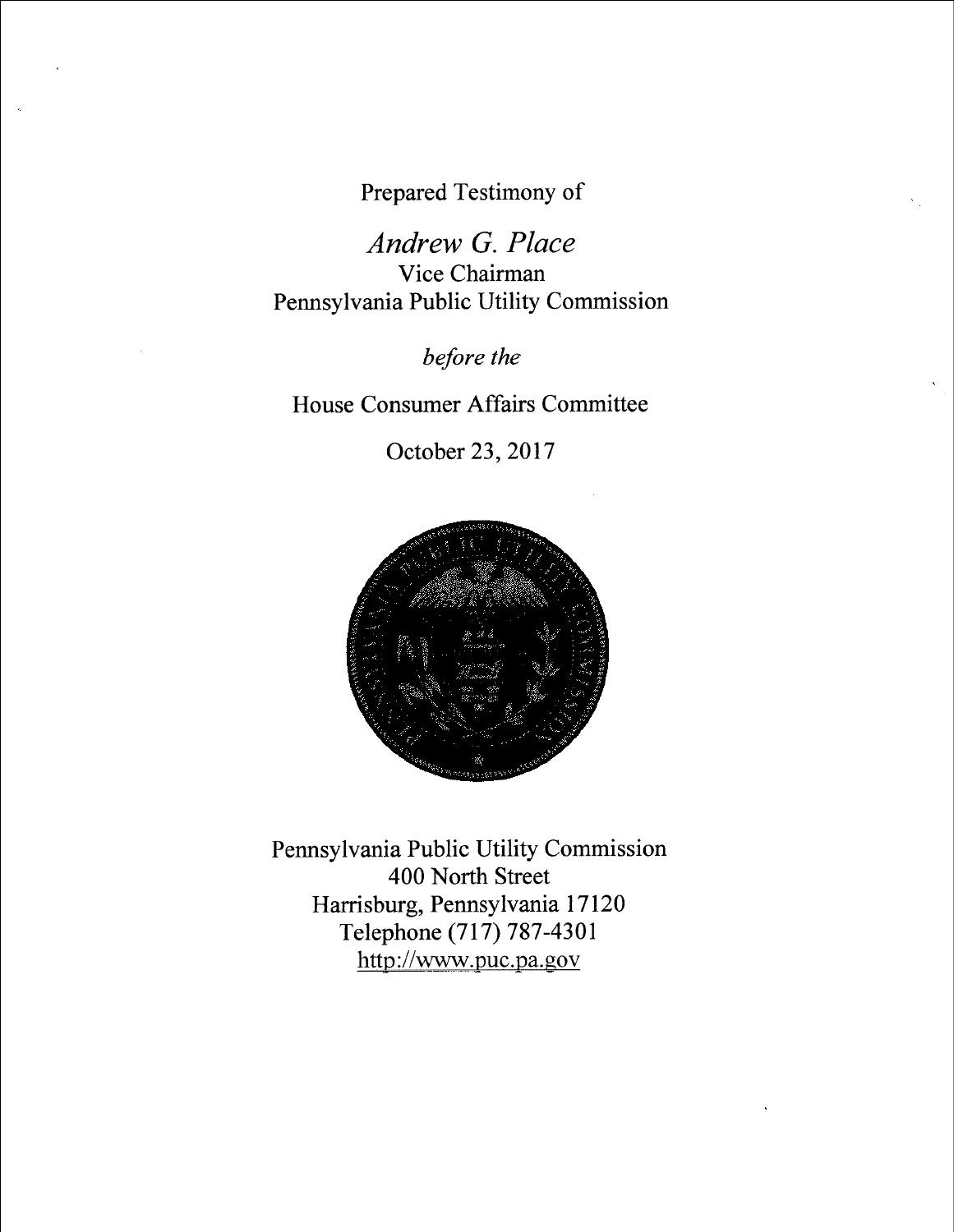## Introduction

Good morning Chairman Godshall, Chairman Caltagirone, and members of the House Consumer Affairs Committee. I am Vice Chairman Andrew Place of the Public Utility Commission (Commission or PUC). I am here today, on behalf of the Commission, to offer testimony concerning House Bill No. 1782 (HB 1782), which amends Title 66 (Public Utilities) of the Pennsylvania Consolidated Statutes, providing for alternative ratemaking for natural gas distribution companies (NGDCs) and electric distribution companies (EDCs). It should be noted that this legislation also expands utility investment and cost recovery authority for Distributed Energy  $Resources (DER) - i.e. electricity generation.$ 

Overall, the Commission is neutral on the bill and is supportive of efforts to clarify its jurisdiction regarding flexibility to approve alternative ratemaking and rate  $design$  methodologies  $-$  in particular, decoupling filings. Nonetheless, the Commission is concerned with provisions within the bill that may be inconsistent with basic public utility ratemaking principles and with the DER portion of the legislation, as that language is contrary to the intent and purpose of the current Electricity Generation Customer Choice and Competition Act (Electric Competition Act) and the Natural Gas Choice and Competition Act (collectively, Competition Acts).

## Alternative ratemaking and rate design methodologies:

The legislation proposes to provide clear authority for the Commission to approve alternative ratemaking and rate design methodologies, including (1) decoupling mechanisms, (2) performance-based rates; (3) formula rates; (4) multiyear rate plans, (5) cost-recovery mechanisms and rates to support, and fully recover the allocated costs to deploy in#astructure and distributed energy resources or (6) any combination of these five mechanisms.

The issue of alternative ratemaking and rate design is actively being studied by the Commission. On December 31, 2015, the Commission issued a Secretarial Letter opening a docket and scheduling an en banc hearing to be held on March 3, 2016. The purpose of the hearing was to consider the efficacy, appropriateness and value of alternative ratemaking methodologies, such as revenue decoupling, which have the potential to mitigate disincentives that may presently exist for energy utilities to pursue aggressive energy conservation and efficiency initiatives. The hearing provided participants a forum in which to inform the Commission on the following rate issues: (1) whether revenue decoupling or other similar rate mechanisms encourage energy utilities to better implement energy efficiency and conservation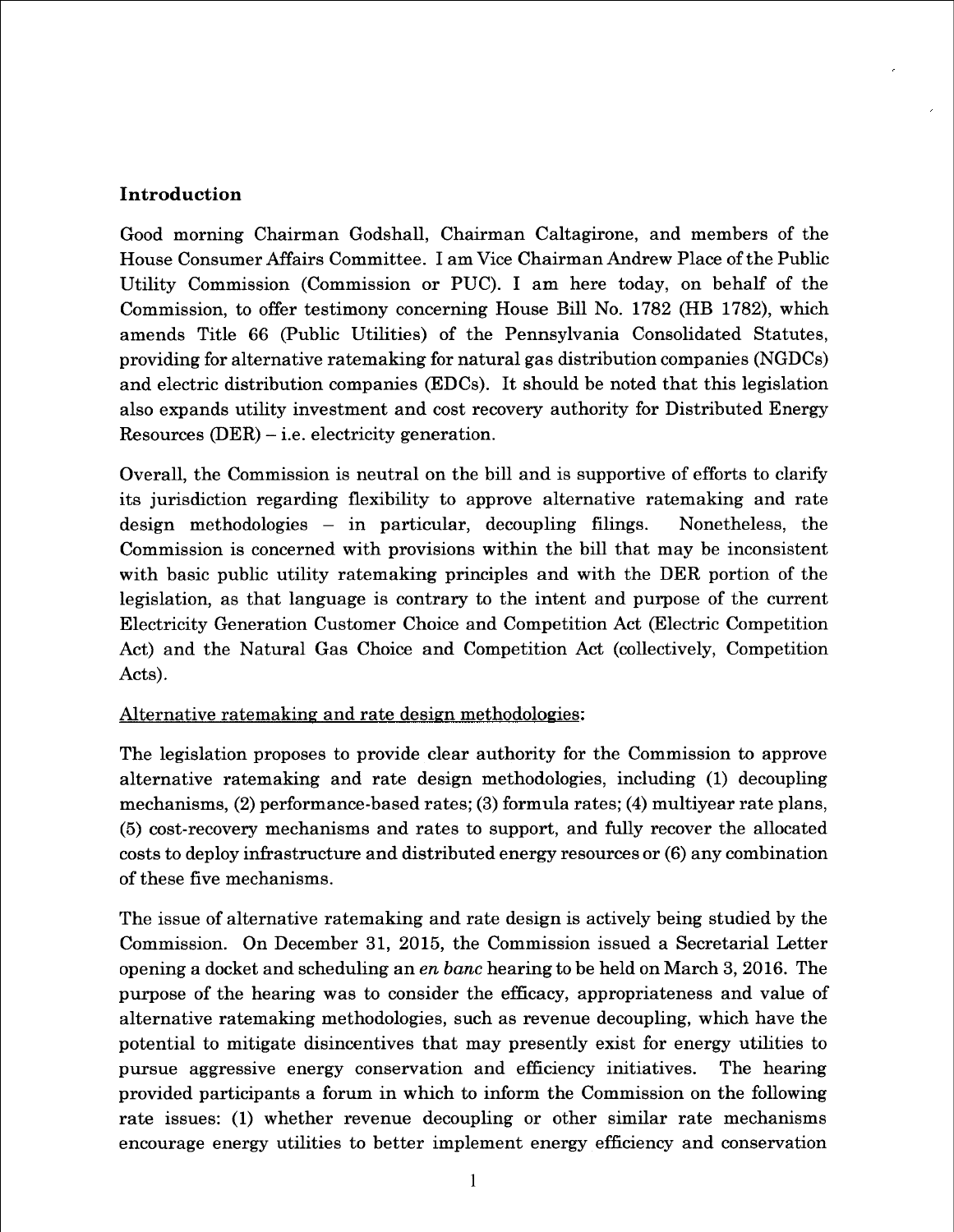programs; (2) whether such rate mechanisms are just and reasonable and in the public interest; and (3) whether the benefits of implementing such rate mechanisms outweigh any costs associated with implementing the rate mechanisms. Consequent to the hearing, a comment period was provided for interested parties to offer subsequent responses.

The Commission issued a Tentative Order on March 2, 2017 at the same docket seeking further comments on, and potential processes to advance, rate designs and alternative rate methodologies. The Tentative Order specifically addressed decoupling mechanisms generically, including Lost Revenue Adjustment Mechanisms (LRAs) and Straight Fixed / Variable (SFV) Pricing, as well as Cost Trackers (also known as Surcharges or Riders), Choice of Test Years, Multiyear Rate Plans, Demand Charges, Standby and Backup Charges, and Demand Side Management Performance Incentive Mechanisms. The Tentative Order solicited additional comments and reply comments on specific questions for electric, gas and water utilities.

Comments and reply comments are being reviewed to determine whether certain orders, policies and/or regulations need to be issued as appropriate and consistent with our current statutory authority.

Many stakeholders believe that the Commission has existing authority to approve various alternative rate designs, including Straight Fixed Variable (SFV) rate designs, demand charges, standby and backup charges, Performance Incentive Mechanisms (PIMs), and Performance Based Rate (PBR) mechanisms, including Multiyear Rate Plans, within the context of a base rate case, and more limited statutory authority to approve cost trackers.<sup>1</sup> However, commenters to our docket were significantly divided on the efficacy and legality of decoupling mechanisms under current statutes, regulations and case law. As defined in HB 1782, decoupling is a rate mechanism that adjusts or reconciles authorized distribution rates or revenues for differences between sales used to set rates and actual sales, including, but not limited to, customer adjustments or other adjustments deemed appropriate by the Commission. The Commission has some experience with *partial* decoupling

<sup>&</sup>lt;sup>1</sup> Cost trackers are often used synonymously with a section 1307 mechanism, where cost recovery is specifically permitted by statute, or where specific costs, for example natural gas or electric supply, low income, or transmission costs, are easily identifiable and beyond the utilities' control. Under such a mechanism, the specifically-identified reasonable costs can be separately tracked, periodically reconciled, and recovered.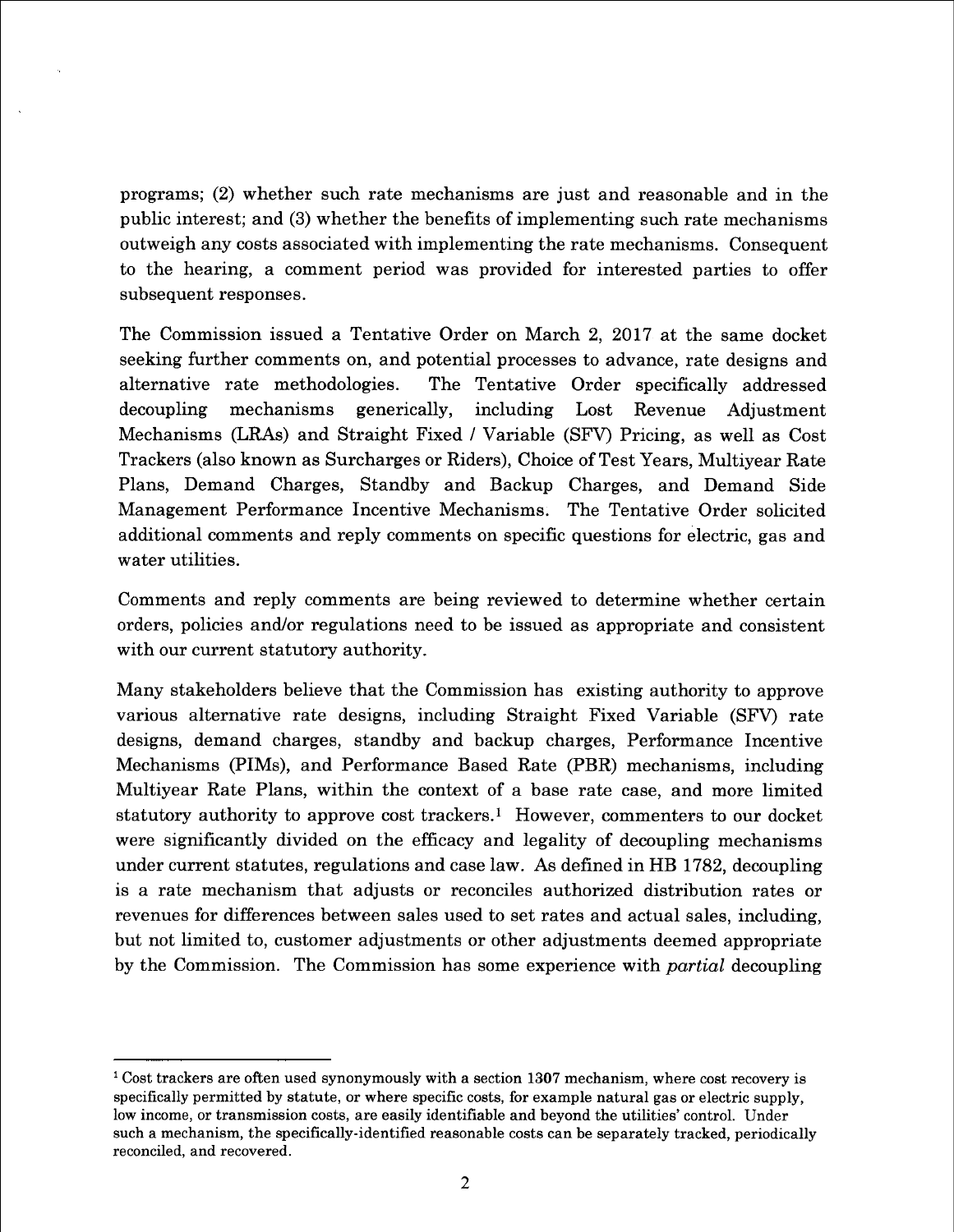mechanisms for natural gas companies through implementation of weather normalization adjustments(WNAs).2

To the extent the Legislature believes *full* decoupling for all utility companies, which would allow all projected sales revenues to be reconciled against actual revenues, should be among the regulatory tools available to the Commission for its consideration, this draft legislation could remove potential statutory and legal barriers to effectuating various alternative ratemaking mechanisms, including decoupling. Nevertheless, this legislation stands in direct conflict with existing provisions of the Public Utility Code. These challenges include arguments that raise improper single-issue ratemaking, retroactive ratemaking, and violation of the just and reasonable rate standard under 66 Pa. C.S. \$ 1301. Many commentators have noted that Act 129 prohibits an EDC from recovering decreased revenues on a retroactive basis via a reconcilable automatic adjustment clause such as through a decoupling mechanism. Specifically, Section  $2806.1(k)(2)$  of the Electric Competition Act provides that "decreased revenues of an electric distribution company due to reduced energy consumption or changes in energy demand shall not be a recoverable cost under a reconcilable automatic adjustment clause." Also, the section of Act 129 addressing smart meter technology states that "lost or decreased revenue by an electric distribution company due to reduced electricity consumption or shifting energy demand" shall in no event be considered a "recoverable cost" associated with smart meter technology.

While this conflict may be intended to remove potential statutory and legal barriers to adoption of these decoupling mechanisms in the Commonwealth, the intent should be made clear.

In terms of implementation of the various alternative rates and rate mechanisms included in this bill, the Commission recommends that its authority to develop parameters and standards for any particular alternative rate or rate mechanism, where it deems appropriate and after due process, be made clear and express.

Cost Recovery for Distributed Energy Resources:

The draft legislation proposes cost-recovery mechanisms and rates to support, and fully recover the allocated costs to deploy infrastructure and DER, as well as returns

<sup>2</sup> Columbia Gas of Pennsylvania, Inc. and Philadelphia Gas Works have implemented WNAs. A WNA allows the companies to "recalculate and recover/refund" sales revenues based on actual experienced weather, allowing for more revenue recovery from customers if sales were lower than projected due to warmer weather actually experienced or a refund to customers if sales were higher than projected due to colder than expected weather.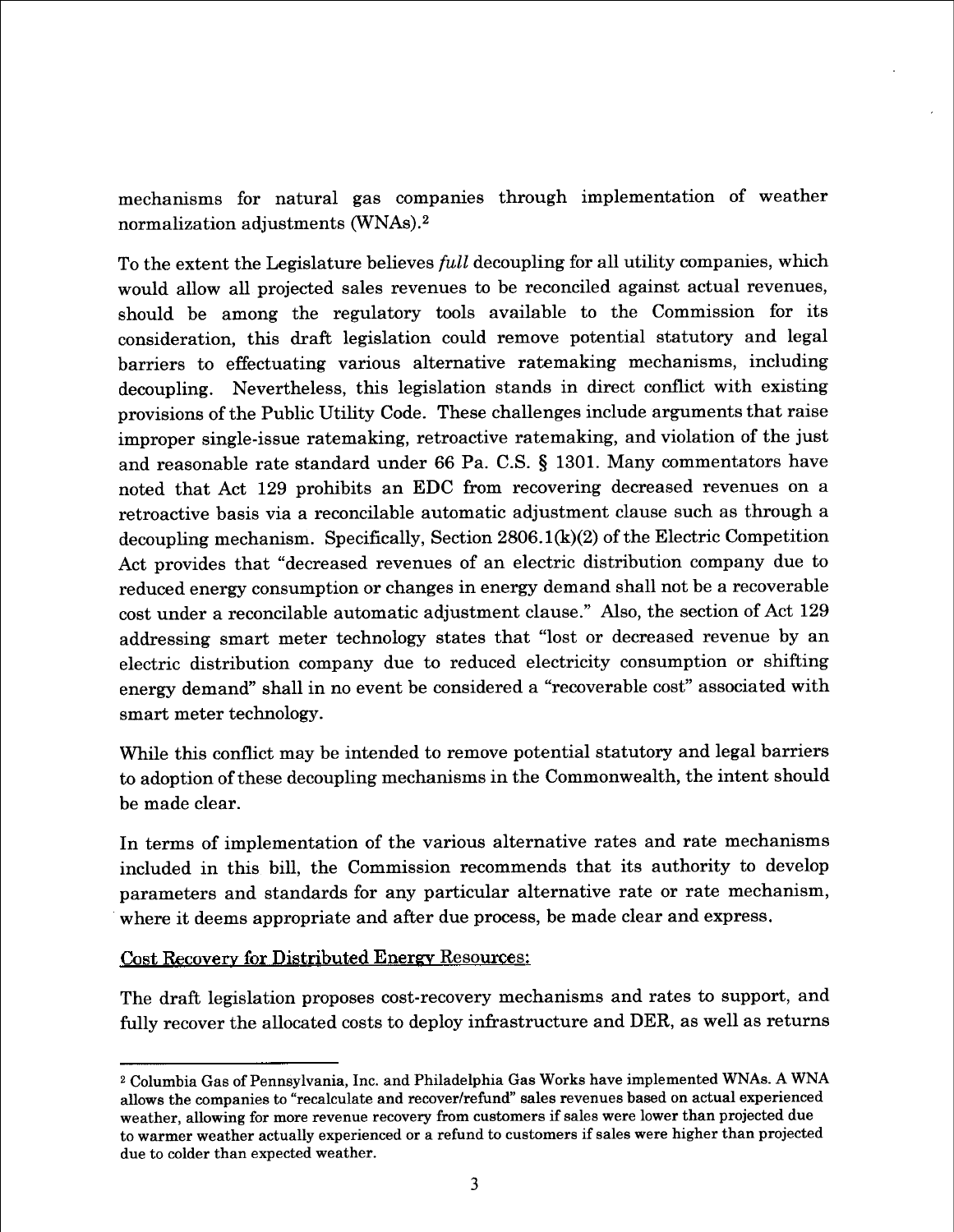on that capital investment. DER is very broadly defined as a distributed generation resource, energy efficiency, energy storage, alternative fuel vehicles and associated infrastructure, and demand response technology.

To date, the Commission has engaged in rate design methodologies for narrowly defined infrastructure investments. For example, through authority granted to it by the General Assembly in Act 11 of 2012, the Commission has reviewed and approved the General Assembly in Act 11 of 2012, the comment charges (DSICs).<sup>3</sup> See 66 Pa.<br>utilities' petitions for distribution system improvement charges (DSICs).<sup>3</sup> See 66 Pa. The DSIC allows for the recovery of prudently incurred costs related to  $C.S.$  §1353. the repair, improvement and replacement of eligible utility infrastructure through a<br>the repair, improvement and replacement of eligible utility infrastructure through a surcharge that is subject to reconciliation, audit and other consumer protections. A precondition to obtaining Commission approval of a DSIC is the filing and approval<br>grecondition to obtaining Commission approval of a DSIC is the filing and approval of a long-term infrastructure improvement plan (LTIIP). 66 Pa. C.S. § 1352. DSIC charges are capped at 5% of the amount billed to customers under the applicable charges are capped at 5% of the amount sensor is.<br>distribution rates of the EDC or NGDC unless the Commission grants a waiver, upon petition, for a higher amount. 66 Pa. C.S. § 1358. Currently, except for National Fuel Gas Distribution Corporation, all large EDCs and NGDCs have filed LTIIPs and sought cost recovery through a DSIC mechanism.4

Specific to generation assets, the Electricity Generation Customer Choice and Specific to generation assess, the EECs divesting their generation assets – in order to<br>Competition Act resulted in EDCs divesting their generation assets – in order to competition Act resulted in ED or throws of the staff legislation, current<br>create a competitive retail energy market. Thus, under this draft legislation, current statutory directives and policy as to utility ownership and cost recovery for generation resources would be implicitly reversed, or at a minimum conflicted.

There are, however, narrow instances where EDCs and NGDCs own generation assets; though to date EDC recovery for distributed generation resources has largely been limited to facilities used to provide back-up power to comp

Commonwealth and EDCs are increasingly experiencing an acceleration in requests for interconnection for customer/third party owned distributed solar installations at residential and commercial customer sites.<sup>5</sup> In response to this increase in development activity, the Commission has held a series of stakeholder meetings,

<sup>&</sup>lt;sup>3</sup> Docket No. L-2012-2317274. The Final Rulemaking Order on Act 11 was finalized by the Commission on May 23, 2014.

<sup>&</sup>lt;sup>4</sup> UGI Utilities Inc., Electric Division has recently filed an LTIIP with the Commission, but has not

filed a base rate case, and therefore does not qualify for a DSIC.<br>  $5$  For the 12 months ended May 31, 2016 and May 31, 2017, annual interconnects of distributed solar<br>
resources in Pennsylvania have increased from 1,411 increase in Pennsylvania solar DER resources.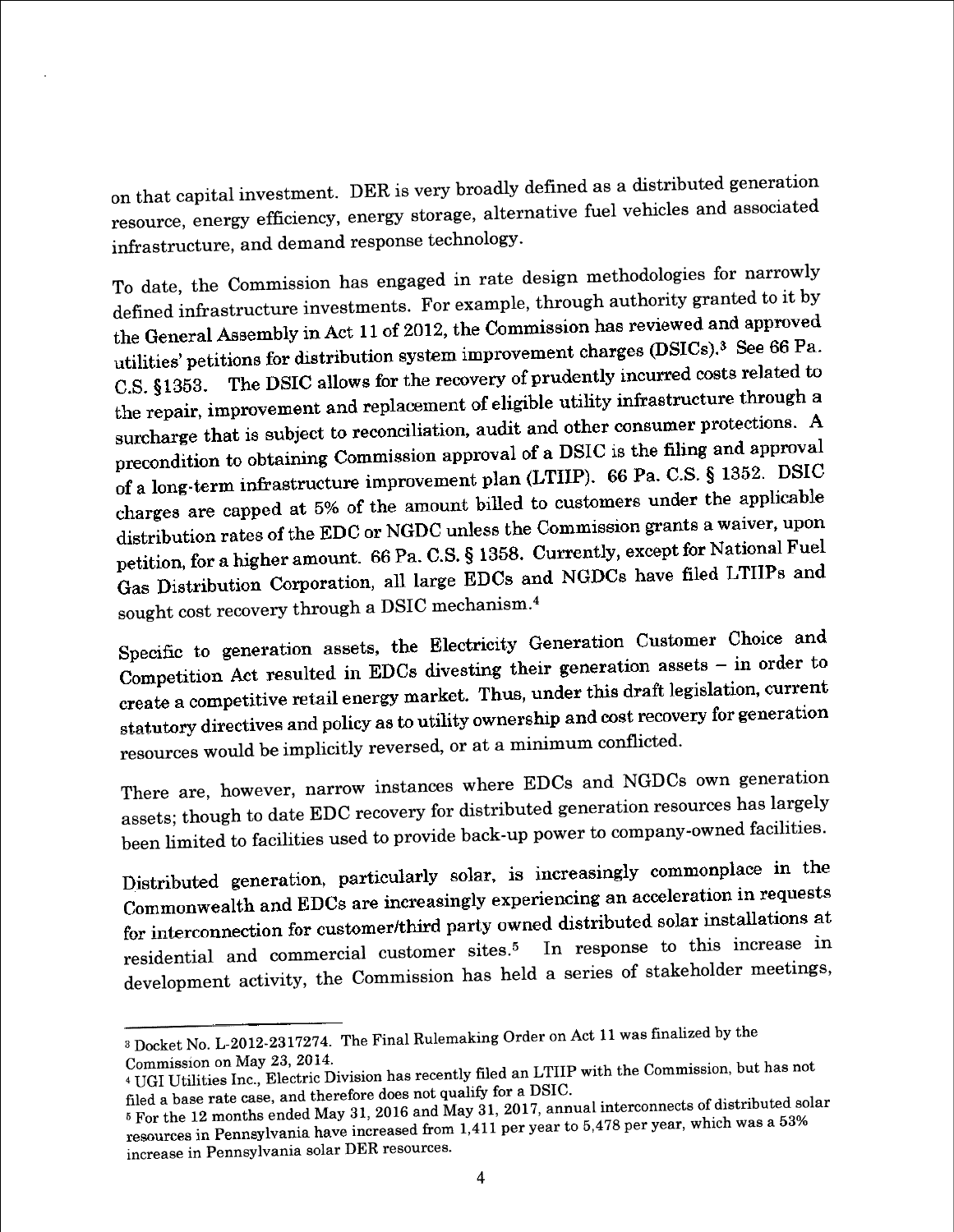technical conferences and collaboratives to identify best practices and any amendments to our interconnect processes that may be necessary to more effectively implement customer generator interconnections. Staff has held meetings with DER service providers and EDCs, completed an internal report on its findings, and is continuing this collaboration by holding future joint meetings with stakeholders .

The Commission also has been actively working to remove barriers to Combined Heat and Power (CHP) technologies. At our February 25, 2016, Public Meeting, the Commission issued a proposed policy statement that would establish a biennial reporting requirement for EDCs and NGDCs regarding their efforts to eliminate obstacles to the development of CHP in the Commonwealth, encourage these companies to design interconnection and standby rates for owners and operators of CHP facilities, and promote the consideration of special natural gas rates for owners and operators of CHP facilities.

As to distributed energy resources in the form of energy efficiency and demand response programs, the Commission's large electric utility activities are driven by the statutory requirements of Act 129 of 2008 (Act 129). Under Act 129, each EDC with at least 100,000 customers must develop a plan to reduce energy demand and consumption within its service territory. Spending on these plans is capped at an annual spending ceiling of 2% of each EDC's 2006 annual revenue. Costs for these Act 129 energy efficiency and conservation (EE&C) programs are recovered through a section 1307 (relating to sliding scale of rates and adjustments) non-bypassable surcharge to customers. EDCs have successfully implemented these programs, and are currently executing their third phase of planned energy efficiency and demand response reductions.

For smaller electric utilities and all natural gas utilities, the Commission has broad energy efficiency and demand response authority pursuant to Section 1505 of Title 66, which provides authority to order conservation and load management programs. This section permits the Commission to order a utility to establish a conservation and load management program as part of determining or prescribing safe, adequate and sufficient service. The plan must be "prudent and cost-effective." Pursuant to this authority, the Commission has approved, on a voluntary basis, a number of energy efficiency programs for small electric utilities and NGDCs.<sup>6</sup>

<sup>&</sup>lt;sup>6</sup> The following utilities have filed, and had approved by the Commission, voluntary energy efficiency<br>programs: Philadelphia Gas Works, PECO Branch Commission, voluntary energy efficiency programs: Philadelphia Gas Works, PECO Energy Company - Gas Division, UGI Utilities, Inc. -<br>Gas Division HGI Utilities Inc. - Flashia Division HGI Utilities, Inc. -Gas Division, UGI Utilities, Inc. – Electric Division, UGI Central Penn Gas, Inc. UGI Utilities, Inc. –<br>Gas Division, UGI Utilities, Inc. – Electric Division, UGI Central Penn Gas, Inc., UGI Penn Natural<br>Gas. Inc., and Lea Gas, Inc., and Leatherstocking Gas Company.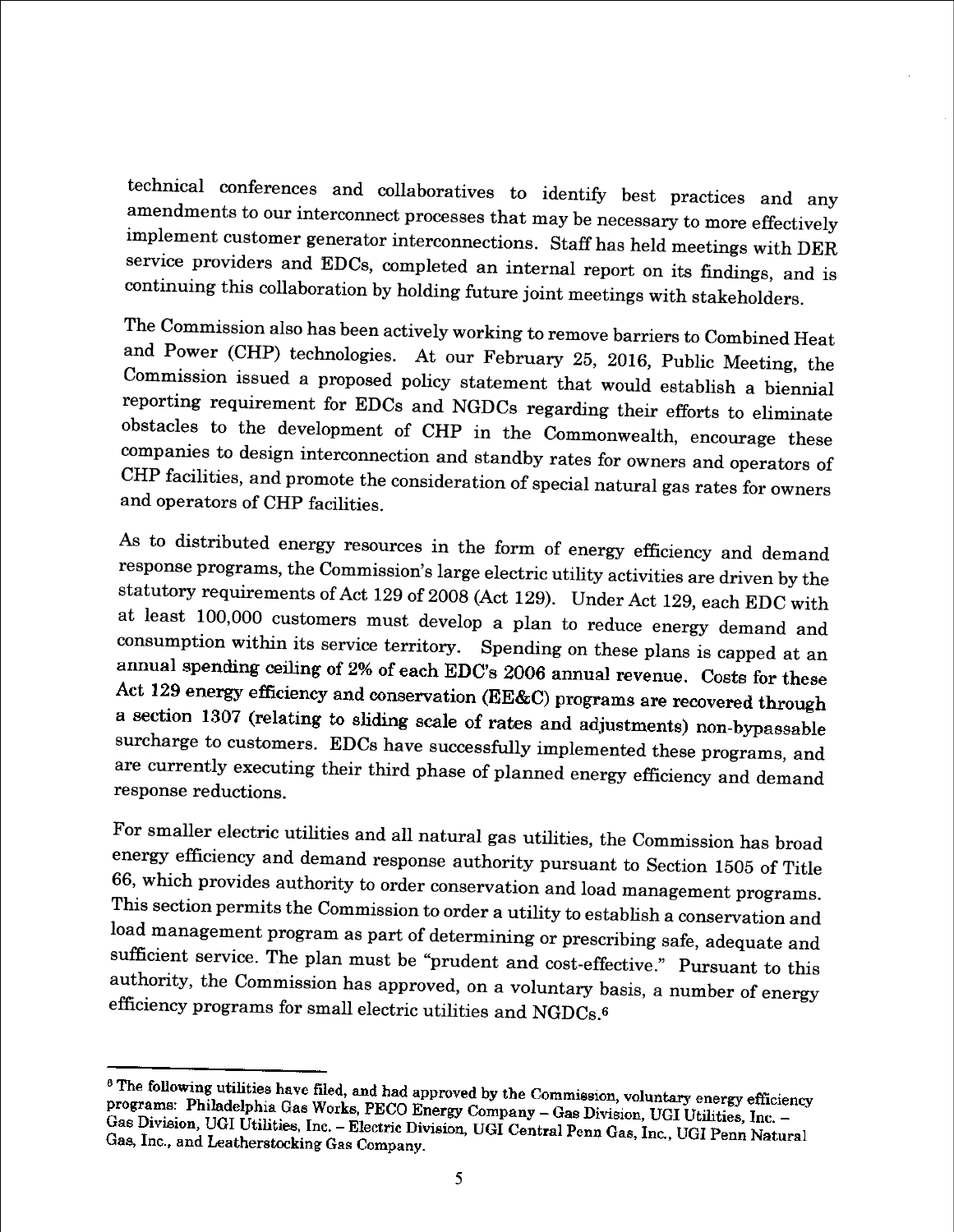As to alternative fuel vehicles (AFVs) and associated infrastructure, EDCs and NGDCs have developed programs to facilitate the introduction of these technologies into the marketplace. For example, compressed natural gas (CNG) technology has been part of PECO's fleet since the 1980s. PECO operates six CNG fueling stations in Chester, Delaware and Montgomery Counties - five of these are open to the public, and owns a fleet of 13 Natural Gas Vehicles. As of today, PECO has transitioned the operation of five of six stations to a private company, Clean Energy, and the stations have been upgraded with new equipment and are available to the public. The remaining station is located within a secure area and not readily available to the public. PECO has acted as a resource for customers interested in CNG technology and is working with several companies to support the planning and construction of fueling stations by building the infrastructure needed to support increased gas use across the region. PECO's programs have supported the expansion of public CNG fueling access across its service territory with five new non-utility owned stations.

Likewise, Peoples Natural Gas Company LLC, Peoples Division and Equitable Division (Peoples) have focused on informing and educating customers on CNG vehicles, station equipment and economics, assisting customers with CNG funding opportunities, and participating in CNG committees and events. Peoples provides pipeline extensions and meter sets for CNG stations, and currently owns and operates two private CNG fueling stations,<sup>7</sup>, and operates 50 CNG vehicles<sup>8</sup> used for company These types of investments, which mainly support third party operations. development of AFV infrastructure, but also support company operations, are typical of the NGDC AFV activities today. Peoples currently has 24 customers using CNG as a transportation fuel.

Similarly, EDCs have taken steps to promote the development of electric vehicles (EVs) and associated EV infrastructure. PECO's EV fleet currently consists of 26 plug-in vehicles<sup>9</sup> and PECO has invested in a total of 52 charging stations (61 total charging ports) for company fleet and employee use, of which 22 charging stations have been installed (representing 22 ports) for company fleet truck use only.

<sup>&</sup>lt;sup>7</sup> Peoples currently owns 10 private CNG stations but only 2 are operational at this point. The two functional CNG stations are at Ginger Hill and Pitt Street. As part of People's NGV plan, there are major upgrades planned at these two locations. The others stations are in Johnstown, Altoona, Hopewell, Grove City, Greensburg, Gibsonia, Kiski, and Butler.

<sup>834</sup> company-owned AFVs are dedicated CNG units, and the other 16 are bi-fuel units. Peoples has plans to add another 17 bi-fuel units into the fleet in 2018.

 $\frac{1}{9}$  22 Hybrid bucket trucks, 1 Heavy duty truck, 1 Splicer truck, and 2 Chevy Volts.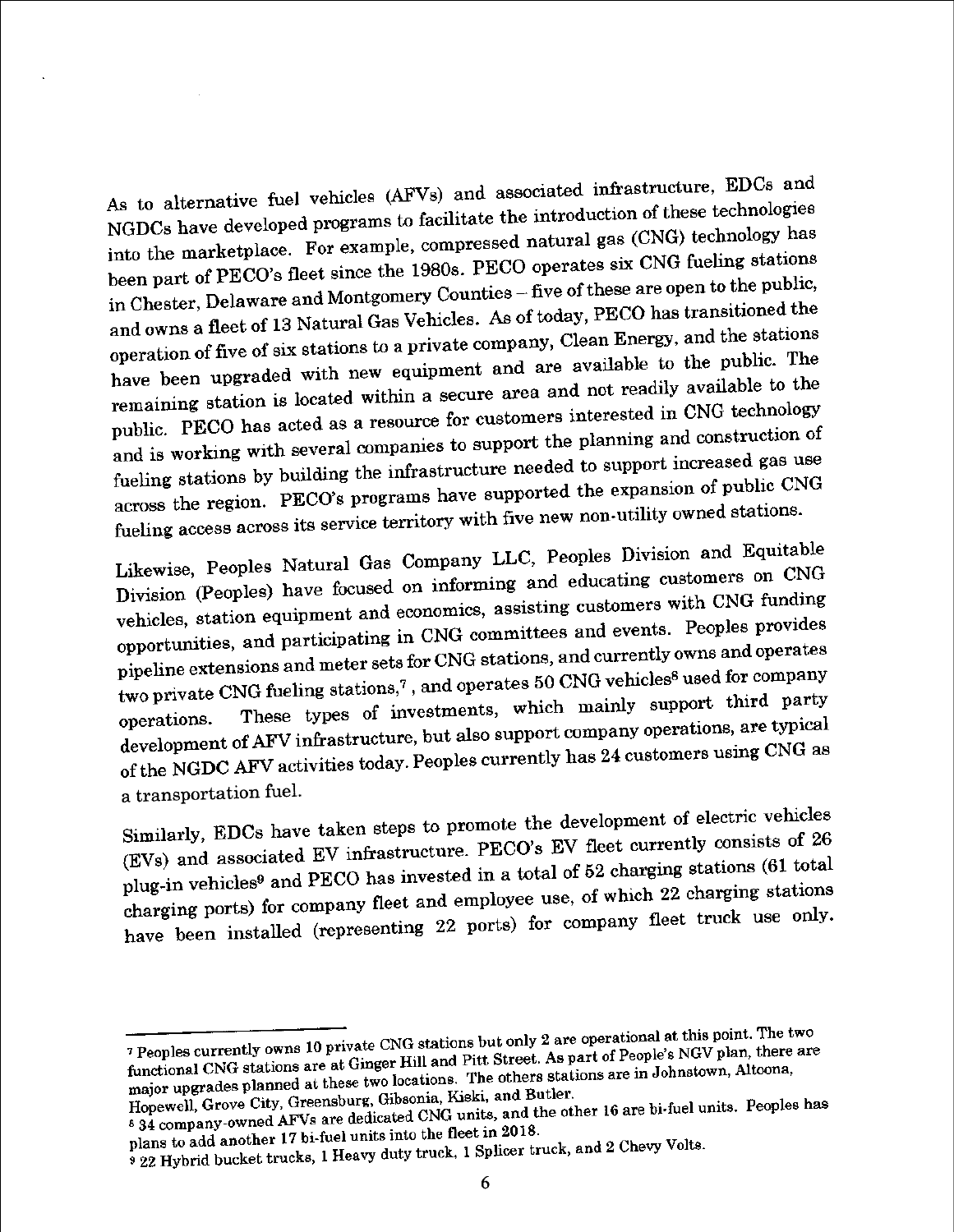Employee workplace charging facilities include 30 charging stations at eight different worksites . io

Likewise, energy storage facilities have proliferated at the wholesale level. Pennsylvania currently has 92 Megawatts (MWs) of energy storage systems in service, an additional 20 MWs under construction and 96 MWs in the development queue.

The purpose of the Electric Competition Act was to unbundle generation, transmission and distribution functional areas to allow competition in the electricity generation markets that could lead to customer savings. The Electric Competition Act was clear in its purpose that competitive market forces were to be used to control the cost of generating electricity, rather than economic regulation. 66 Pa. C.S. \$ 2802(5). As I read the intent of the Electric Competition Act and the phrase "no longer regulated as a public utility function," it conveys that this form of rate base/rate of return economic regulation will no longer apply to generation assets. One of the principles of restructuring was that company shareholders, not customers. would be at risk for recovery of generation costs. This conflict makes it unclear whether the draft legislation intends customers again to be responsible for risks associated with investments by EDCs and NGDCs in generation, energy storage and CHP facilities.

To date, the Competition Acts have been very effective in helping to moderate basic<br>electricity costs to customers. Over the neriod 2007-2017 average electricity Over the period 2007-2017, average electricity generation costs have decreased an average of 0.3% per year for non-heating residential customers and increased 2.2% per year for residential heating customers. During this same period, electric distribution rates for these two customer groups increased 5.3% and 7.5% per year, respectively. In a similar manner, NGDC supply costs have decreased an average of 8.7% and 8.6% per year, respectively, while distribution costs have increased an average of 2.8% and 3.4% per year, respectively. The benefits of the Competition Act have even been more dramatic for large industrial customers. While distribution rates have increased an average of 4.4% per year, generation supply costs have decreased an average of 1.9% per year.

The draft legislation also appears to promote further utility spending for service not related to distribution. It does this by providing for cost recovery of non-basic service costs, including distributed generation resources such as distributed solar facilities, CHP facilities, as well as electric vehicles, CNG vehicles, liquefied natural gas (LNG)

 $10$  10 level 2 charging stations installed (representing 19 charging ports), and 20 level 1 outlet ports installed at main office parking lots for employee use.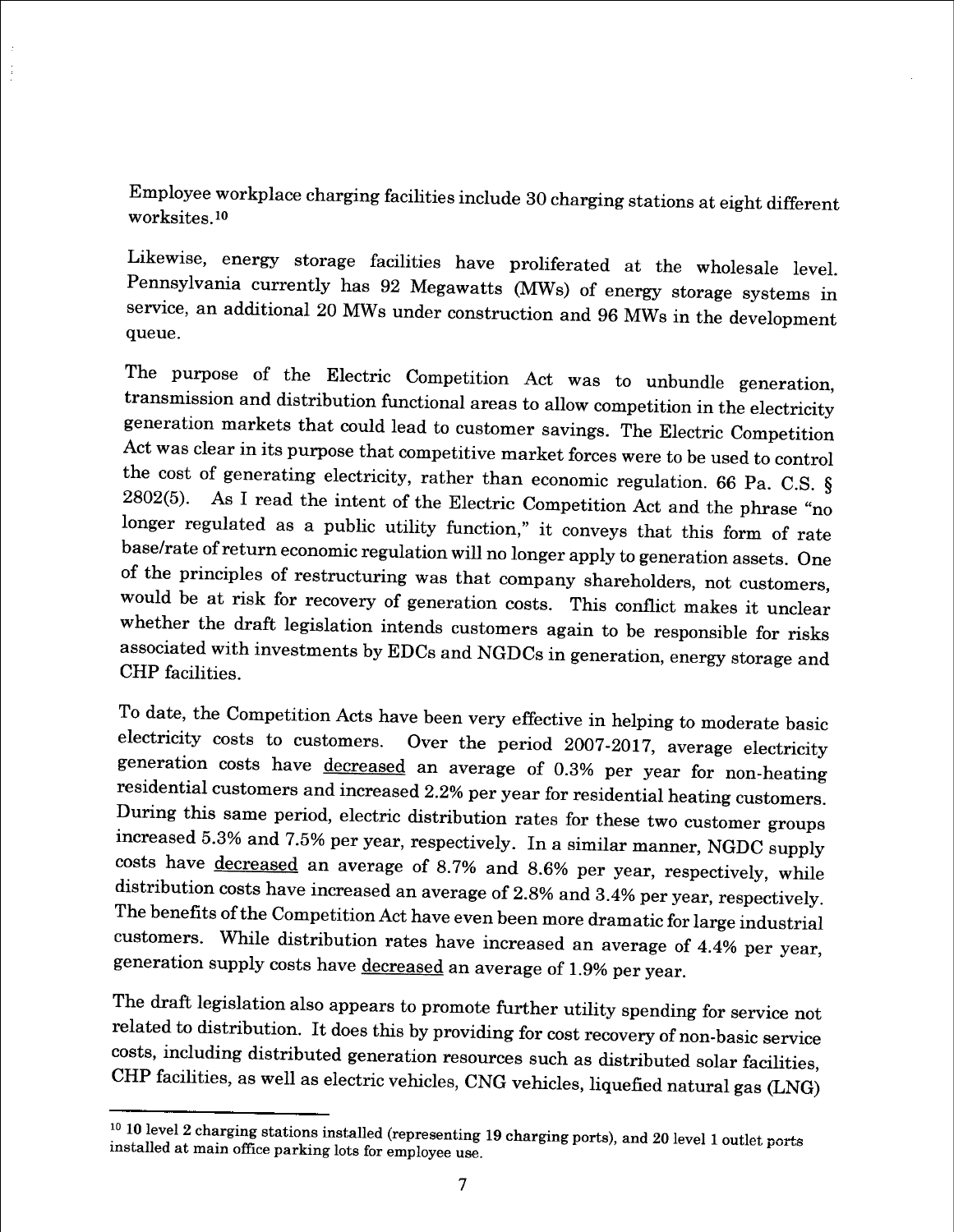vehicles, and related charging facilities and energy storage facilities,<sup>11</sup> without including any limitations on the size, location of interconnection, fuel source or purpose of the resource that would qualify as a "distributed energy resource." The proposals to allow for cost recovery of DER projects necessarily raise important issues as to which consumers should pay for such localized facilities in the utility's rate structure. The draft legislation could also expand utility spending on additional energy efficiency and demand response programs beyond the spending limits imposed under Act 129. Similarly, additional infrastructure spending could be enabled beyond

the DSIC cost recovery caps contained under Act 11. As noted during recent testimony provided by the PUC on microgrids (HB1412), the Commission continues to encourage innovation, especially involving matters that could enhance reliability; increase resilience during large-scale electric disruption events; and increase the integration of renewable and highly-efficient DER. Nonetheless, because this draft legislation changes policy regarding EDC and NGDC ownership and operation of generation, energy storage equipment, AFVs and associated infrastructure, it raises concerns similar to those noted by the PUC with respect to EDCs in the microgrid legislation.

Conflicts with existing ratemaking principles and statutes:

The Commission is also concerned about conflicts with basic ratemaking principles in the draft legislation. First, as it relates to cost recovery, all recoverable costs must be prudently incurred and reasonable, and all assets must be used and useful, to ensure just and reasonable rates. In short, any investment must be proven to be cost effective. Secondly, utilities are provided a reasonable opportunity to recover their costs and return on their investments. They are not entitled to fully recover their costs as proposed in Section 1330(b)(1)(v) and § 1330(b)(2). Lastly, Section 1330(a)(1) proposes a new standard for distribution cost recovery, proposing that infrastructure costs are reasonably allocated to and recovered from customers and market participants consistent with the use of the infrastructure. Ratemaking is a complex process. The rate design portion of the ratemaking equation itself is based on a number of diverse considerations, including revenue recovery for the utility, efficient resource use, fairness in cost allocation, practicality, interpretability (noncontroversial), revenue stability for the utility, and rate stability for the ratepayer, among others. While this draft legislation expands the Commission's ratemaking authority, it is important that these fundamental ratemaking principles are be

<sup>&</sup>lt;sup>11</sup> As HB 1782 does not define energy storage, nor limit it to electric energy storage, it could include batteries, flywheels, among others, as well as LNG facilities.